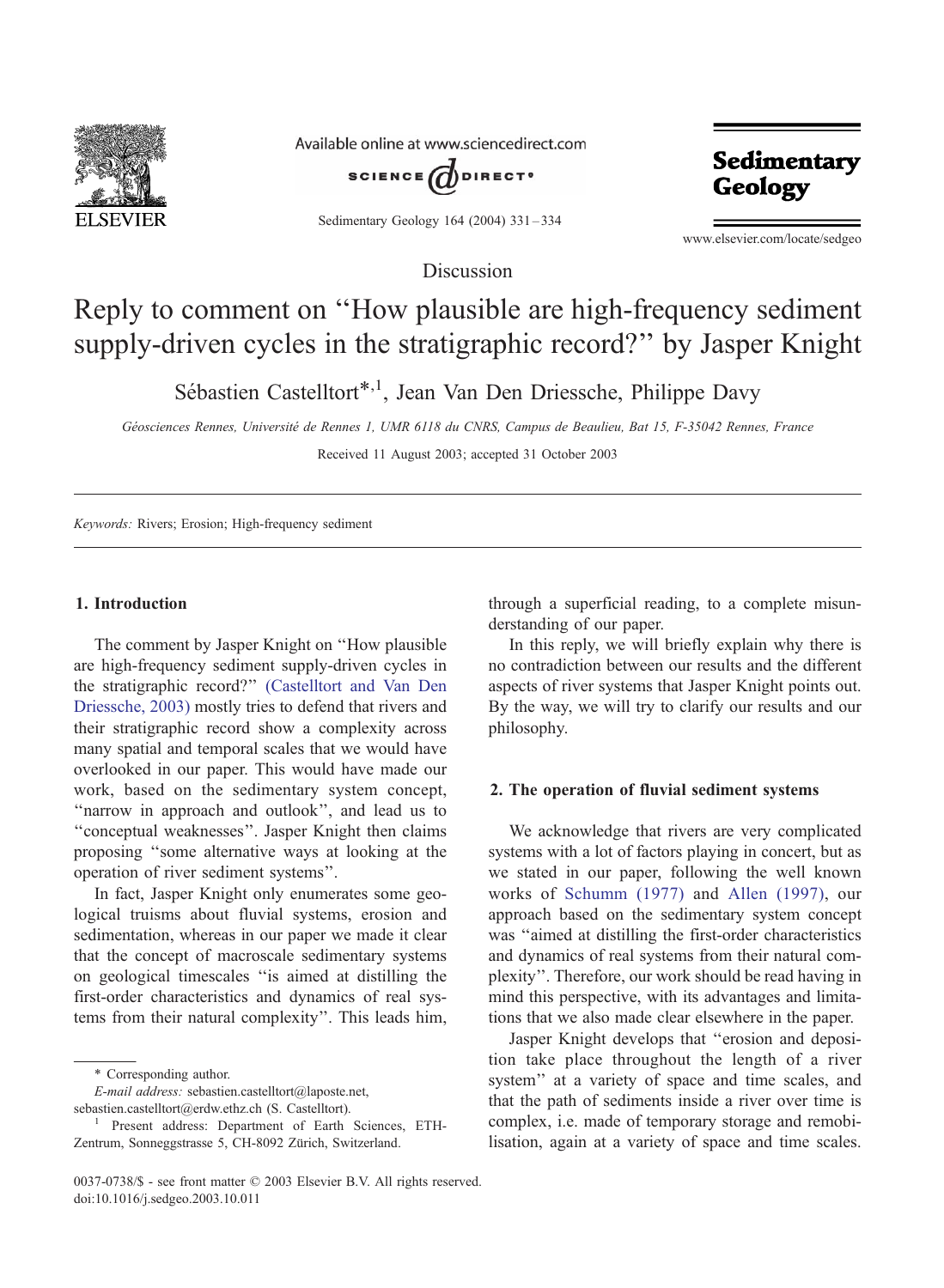We say nothing different when we state that sediment supply variations at the entrance of sedimentary basins ''may not necessarily be tied in a straightforward way to allogenic changes in the erosion zone'', or that ''the sediment flux (...) has to be transported from its production zone to the deposition zone, which is unlikely to be instantaneous''.

Jasper Knight writes that ''it is likely that most erosional products never make it to a terminal site of deposition (i.e. a river mouth), but are stored within a river's transfer zone over timescales of  $10^3 - 10^5$ years'' and that ''as such there is an imbalance between sediment input and output which will be overlooked if studies are based (...) on the catchment as a whole (e.g. C and VDD)''. This is exactly our point! The temporary sediment storage on such timescales and the imbalance between sediment input and output are, respectively, the expression and result, of the buffer effect we argue for.

Jasper Knight states that: ''the long response times (scale of  $10^5 - 10^7$  years) of river systems to allogenic forcing, calculated by C and VDD, suggest that rivers are insensitive to changes operating at a frequency higher than Milankovitch-driven glacial-interglacial cycles''. Firstly, our calculated response times are of the order of  $10^3 - 10^6$  years. Secondly, we stated clearly in our text, based on [Paola et al. \(1992\)](#page-3-0) and [Beaumont et al. \(2000\),](#page-3-0) that ''the response time (or equilibrium time), is the time needed to return to equilibrium after a change in boundary conditions'', and that ''if they (the boundary conditions) vary rapidly compared to the response time, the response will not be in equilibrium with the forcing". This lead us to the main conclusion that ''in detrital accumulations fed by the way of intermediate to large transfer subsystems, as large deltas for example, high-frequency ( $\leq 100$  ka) sediment flux oscillations may not occur in equilibrium with allogenic changes in the source area. Therefore, high-frequency stratigraphic cycles cannot be an equilibrium response to such allogenic changes''. In contrast with the way Jasper Knight interpreted our response times, the buffer effect illustrated in our work is an evidence that rivers are sensitive to high-frequency oscillations.

Let us now answer to each point used by Jasper Knight to argue that our response times are ''meaningless'': (1) ''They compare rivers from different physical and climatic settings and with different geological histories''. This is one major mean by which you can find a common descriptor, and understand something about the general behaviour of rivers. (2) ''They imply a single period of allogenic forcing followed by system response''. This is wrong. The calculated response times are independent from the number of allogenic forcing periods. (3) ''They do not consider the effects of shorter-period allogenic forcing or different scales of forcing''. This is obviously interesting, but complexifying the problem was not our aim. Everyone is free to go further our work and to do this for example. (4) ''They do not consider that allogenic forcing (and thus river response) may be focused on some river reaches rather than others''. We made it clear in the paper that ''we consider macroscale sedimentary systems (e.g. schematic mountain-river-delta or catchment-fan systems) on geological time scales''. Allogenic forcing that would focus to some river reaches rather than other would be tied de facto to smaller scale allogenic forcing and smaller scale sedimentary systems. This is beyond the scope of our work, but does not invalidate in any way our results in the framework we stated first. (5) ''They do not consider the role of temporary storage (and therefore possible equilibrium) within the river's transfer zone (although this is highlighted as important)''. Again, we made it clear in our work by explicitly stating that "the sediment flux  $(\ldots)$  has to be transported from its production zone to the deposition zone, which is unlikely to be instantaneous''. Therefore, this is not only highlighted as important, it is crucial. If rivers act as buffers for sediment supply variations coming from the source area, this is because they temporary store sediments along their course. In this way, temporary storage, and alluvial terraces, are the stratigraphic expressions of the buffer effect.

Jasper Knight then refers to the study of [Macklin et](#page-3-0) al. (2002) in order to give an example of synchronous response of different catchments to a same allogenic forcing. This study deals with the recognition of fluvial aggradation events preserved in the Mediterranean basin during the last 200 ka [\(Macklin et al.,](#page-3-0) 2002). Again, this does not contradicts our results, as stated by Jasper Knight, but better strongly reinforces them because such aggradation events inside those transfer zones are the witnesses of temporary storage, i.e. of the buffering effect of those transfer zones for sediment flux variations coming from upstream zones at high-frequencies.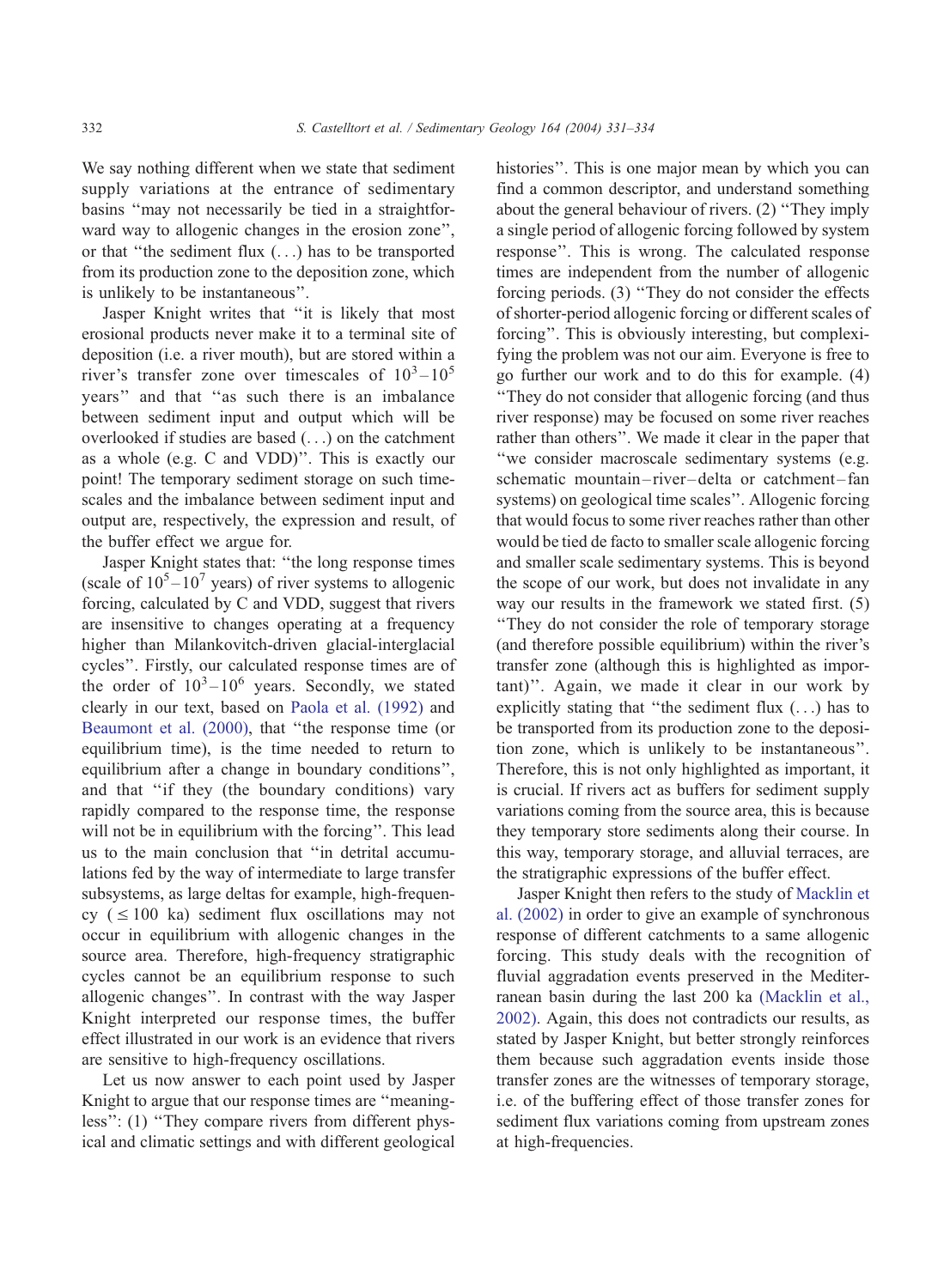# <span id="page-2-0"></span>3. Conceptualising river systems' response to allogenic forcing

Whereas an image represents a given object (for example, a given river), the concept represents all the objects of a same family (rivers in general). Therefore, the concept helps in understanding the characters of an extended number of objects.



Fig. 1. Example of a simulated braided river. Warm colors indicate increased sediment load in the water at flow convergences and cold colors indicate smaller sedimentary loads at flow divergences.



Fig. 2. Evolution of equilibrium time of simulated rivers with their length. The equilibrium time  $T_{eq}$  and the length L are normalized to the transport length of sediments  $l_d$ . When  $l_d$  is less than the system's length  $(L*)$ , the sediments can be temporarily stored in the system, which is the case of alluvial rivers. The graph shows that the equilibrium time scales well with the squared system's length, which is indicative of a diffusive behaviour.

When Jasper Knight states that ''it is more useful to consider the transfer zone as comprising a shifting mosaic of temporary sediment storage areas which change in location and importance over time and which respond to different forcing factors on different scales'', he argues for a broader consideration of rivers complexities, but this is not conceptualising. In our paper, we conceptualise river systems' response by embodying most of rivers' complexities in an average diffusive behaviour.

Our assumption of a Fickean diffusive behaviour of rivers could have appeared strong to some, even if it was already supported by several works (e.g., [Dade and Friend, 1998; Humphrey and Heller,](#page-3-0) 1995; Métivier, 1999; Métivier and Gaudemer, 1999; Paola et al., 1992). Indeed, if grains were transported in a purely advective way, i.e. at water velocity  $(1 \text{ m s}^{-1} \text{ on average})$ , the time constant for sediments to travel through a river of 1000 km long would be of the order of 10 days, whereas our calculated response times are better of the order of 100 ka on average. Such a large difference would therefore suggest that the real behaviour of rivers may be better somewhere between advection and diffusion, and the real response times between those extrema.